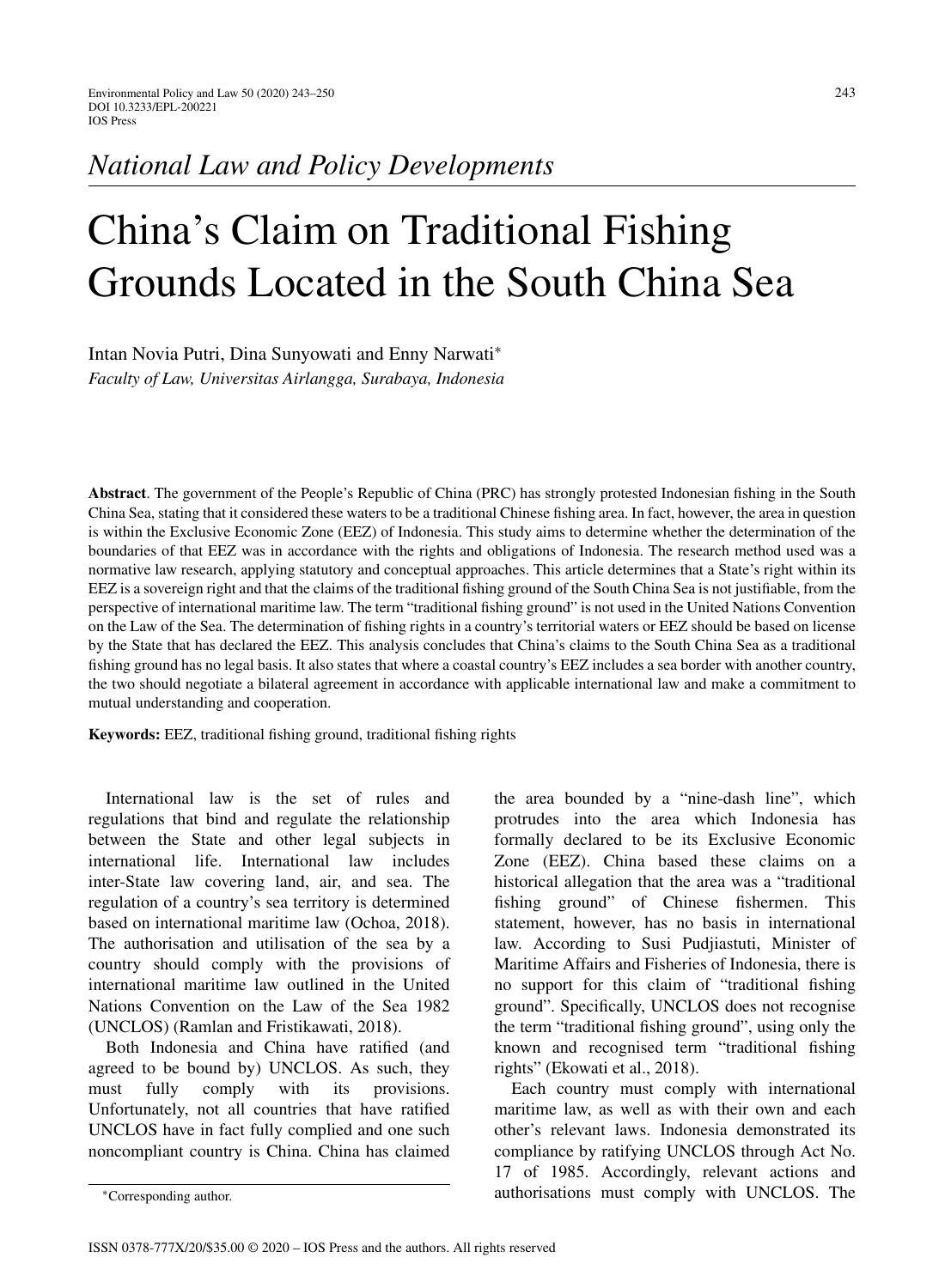Chinese government has strongly protested against the actions taken by the Indonesian Government, based on the Chinese claim that its fishing boats are operating in an area that was traditionally visited by fishermen of China (Rumata and Sastrosubroto, 2018).

China has claimed that the Chinese fishermen have fished in that region for a very long time, and consider it to be a Chinese traditional fishing ground (Purwono et al., 2018). The Government of Indonesia protested against this claim, alleging three kinds of violations:

- violation of the sovereign rights and jurisdiction of Indonesia on the EEZ and the continental shelf;
- violation of the law enforcement efforts of the Indonesian authorities conducted in the EEZ and on the continental shelf; and
- violation of the sovereignty of Indonesia's territorial sea (Ramlan and Fristikawati).

China's claim over the South China Sea is based only on historical and archaeological arguments. The historical evidence proposed by China supports its statement that country ruled the Spratly and Paracel islands (two island groups in the South China Sea) from 206–220 BC by offering as archaeological evidence the discovery of a number of goods that were apparently merchandise made in China during that time (Ramadhani, 2016).

The purposes of this study are to explain EEZ delimitation in line with the rights and obligations of adjacent or facing countries with regard to a declared EEZ, and also to examine China's claim of traditional fishing grounds in the South China Sea. The theoretical implications of this study are expected to contribute to scientific understanding and to the eventual solution of problems related to the settlement of the disputes in the South China Sea. This research is expected to serve as guidelines for interested parties in resolving this dispute (Ekowati et al.).

# **1. Research Methodology, Materials, Collection and Analysis**

This research was conducted under the normative principle that views law as a rule or norm becoming a behaviour reference of each person or community. Normative legal research focuses on the inventory of positive law, legal discovery in cases *in concreto*, principles, legal doctrine, systematic law,

comparative law, the degree of synchronisation, and legal history. The method used was normative juridical research. This research involved a study of regulations and concepts of international maritime law (Harymawan and Nowland, 2016).

The study used the case/statute and conceptual approaches. The case approach performed was by examining the case of China's claim over the South China Sea and the incident with Indonesia; and the conceptual approach by reviewing the concept of international law, particularly the law of the sea (Nasih, 2014).

Primary legal materials used in this research were UNCLOS and two Indonesian laws: Law Number 17 of 1985 on Ratification of UNCLOS, and Law Number 45 of 2009 on the Amendment of Act No. 31 of 2004 on Fisheries. The study included, as sources of secondary law, books, the internet and law journals, as discussed below. Legal materials/documents referred to in this research, both primary and secondary, were then collected.

Those legal materials were then analysed, commencing with actions such as searching for the rule of law, classification, and systematisation of all legal materials so that there was a harmony to the issues discussed. The analysis of legal materials in this research used an inductive-qualitative method (Niyobuhungiro, 2019).

#### **2. Literature Review**

#### *2.1 Exclusive Economic Zone*

Article 56 of UNCLOS outlines the rights of coastal States to carry out exploration and exploitation of natural resources in their respective EEZs. This includes rights to conduct research on natural resources; to take measures for the conservation of natural resources; to exploit natural resources; and to establish and use artificial islands, structures and installations. Other countries also have rights regarding any EEZ, as well as responsibilities to the country that has declared the EEZ. The rights and obligations are in the form of having to comply with provisions that have relevance to the Convention (Basar and Zulkifli, 2019).

The sovereign rights granted to the country declaring an EEZ are based on international law – which again is UNCLOS, in this case as well. Those rights (exploration and exploitation, conservation,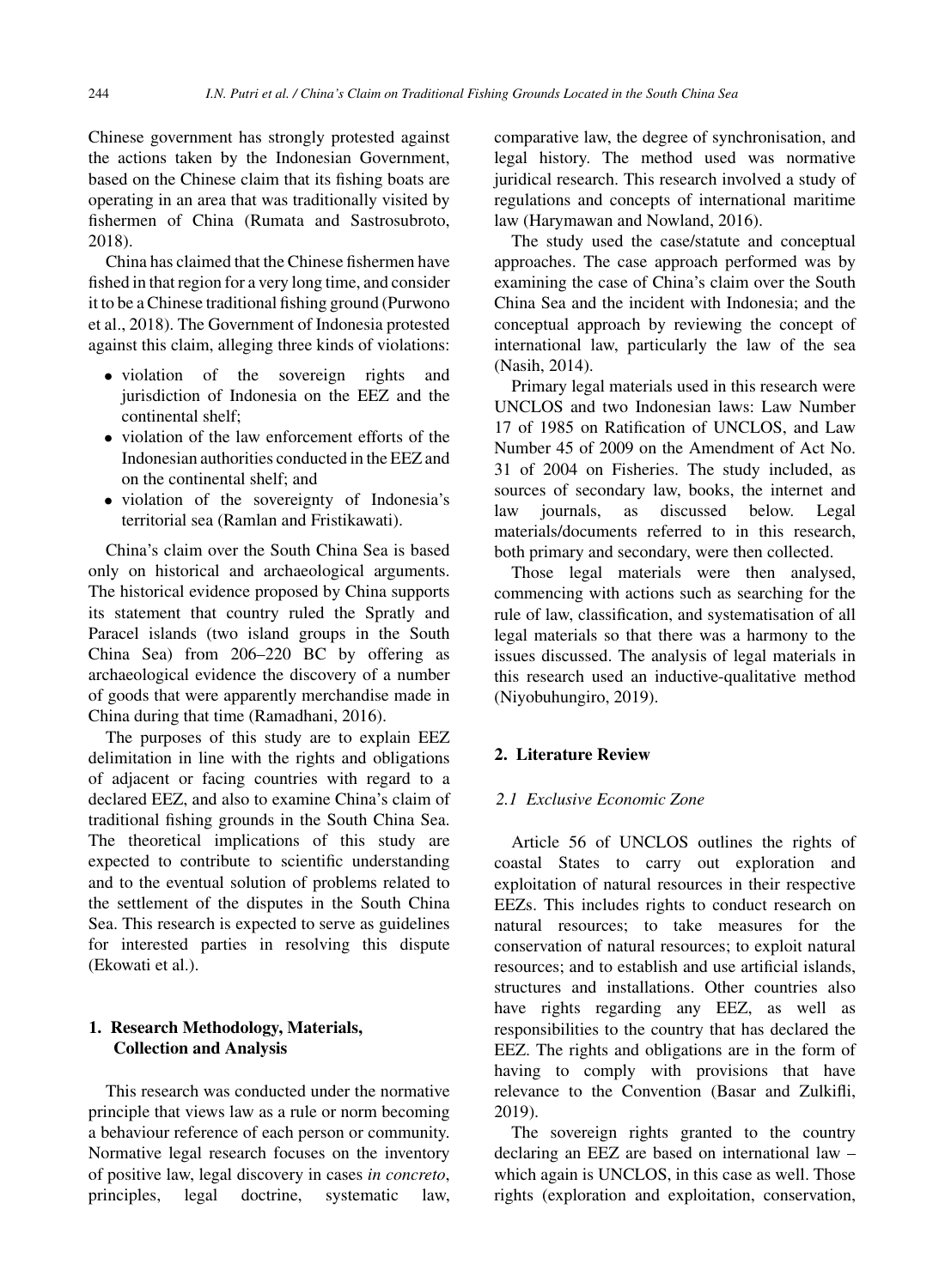and management of natural resource wealth from the waters, seabed, and the ground beneath it) are matters of sovereignty, and include exploration and exploitation activities such as water and wind energy production (Ramlan and Fristikawati).

# *2.2 Coastal State*

Weatherbee argued that the coastal State's sovereign rights are essentially privileges to conduct the exploration of natural resources in the EEZ, in line with Article 56 of UNCLOS. As noted in Article 57, the maximum width of each coastal State's EEZ is 200 nautical miles. These limits can be used as a reference for coastal States to determine their sovereign rights over an EEZ region (Weatherbee, 2017).

#### *2.3 Other Users within a State's EEZ*

As explained in UNCLOS Article 62, users from other States are allowed to explore the natural resources in a country's EEZ only if they are granted permits to do so and comply with those permits, as well as the conservation measures, provisions and other requirements in the laws of the coastal State. Fishermen of other countries desiring to catch fish in the EEZ of coastal States must ask permission in advance. As noted in UNCLOS Article 58, other countries must respect and implement the rules applied by Indonesia as a "coastal State". Therefore, Indonesia has the authority to carry out arrest and security measures in its EEZ, in accordance with UNCLOS Article 73 (Adam and Chapsos, 2019).

According to Ramadhani, the process of determination of a country's EEZ must involve consideration of other factors – it should not be limited only to the will and claims of a country declaring the EEZ. This necessity is based on the simple fact that such a unilateral imposition of national will on an area beyond national jurisdiction would disturb the peace between the declaring country and other countries. As noted above, UNCLOS Article 57 states that the EEZ may not exceed 200 miles from the coastal base line from which the width of the territorial sea is measured.

# *2.4 Facing and Adjacent Countries*

For countries whose beaches face each other, the first step is to determine territorial sea boundaries.

Starting from that territorial boundary, the determination of the EEZ must be based on agreement between the facing countries while still adhering to the international law (Ramadhani). As summarised by Yoshihara and Holmes, each coastal State has a territorial sea of up to 12 miles breadth, an EEZ, and may additionally claim a continental shelf of 200–350 miles.

To avoid various problems, UNCLOS and international maritime law practices have attempted to help in governing the determination of sea areas for coastal States that face each other across a narrow sea area, and coastal States that are adjacent. These rules are particularly relevant to Indonesia. The division of these sea areas is addressed in UNCLOS Articles 15, 74 and 83 (Yoshihara and Holmes, 2011).

#### **3. Results and Discussion**

# *3.1 No "Traditional Fishing Ground" Concept is Stated in International Maritime Law*

The recognition of traditional fishing rights is stated in UNCLOS Article 47(6) as follows:

*If a part of the archipelagic waters of an archipelagic State lies between two parts of an immediately adjacent neighboring State, existing rights and all other legitimate interests which the latter State has traditionally exercised in such waters and all rights stipulated by agreement between those States shall continue and be respected.*

The section also explains that the rights involved are those that are carried out traditionally.

Recognition of traditional fishing rights must be outlined in an agreement. Also related to the traditional fishing rights, UNCLOS Article 51(1) provides,

*Without prejudice to article 49, an archipelagic State shall respect existing agreements with other States and shall recognize traditional fishing rights and other legitimate activities of the immediately adjacent neighboring States in certain areas falling within archipelagic waters. The terms and conditions for the exercise of such rights and activities, including the nature, the extent and the areas to which they apply, shall, at the request of any of the States concerned, be*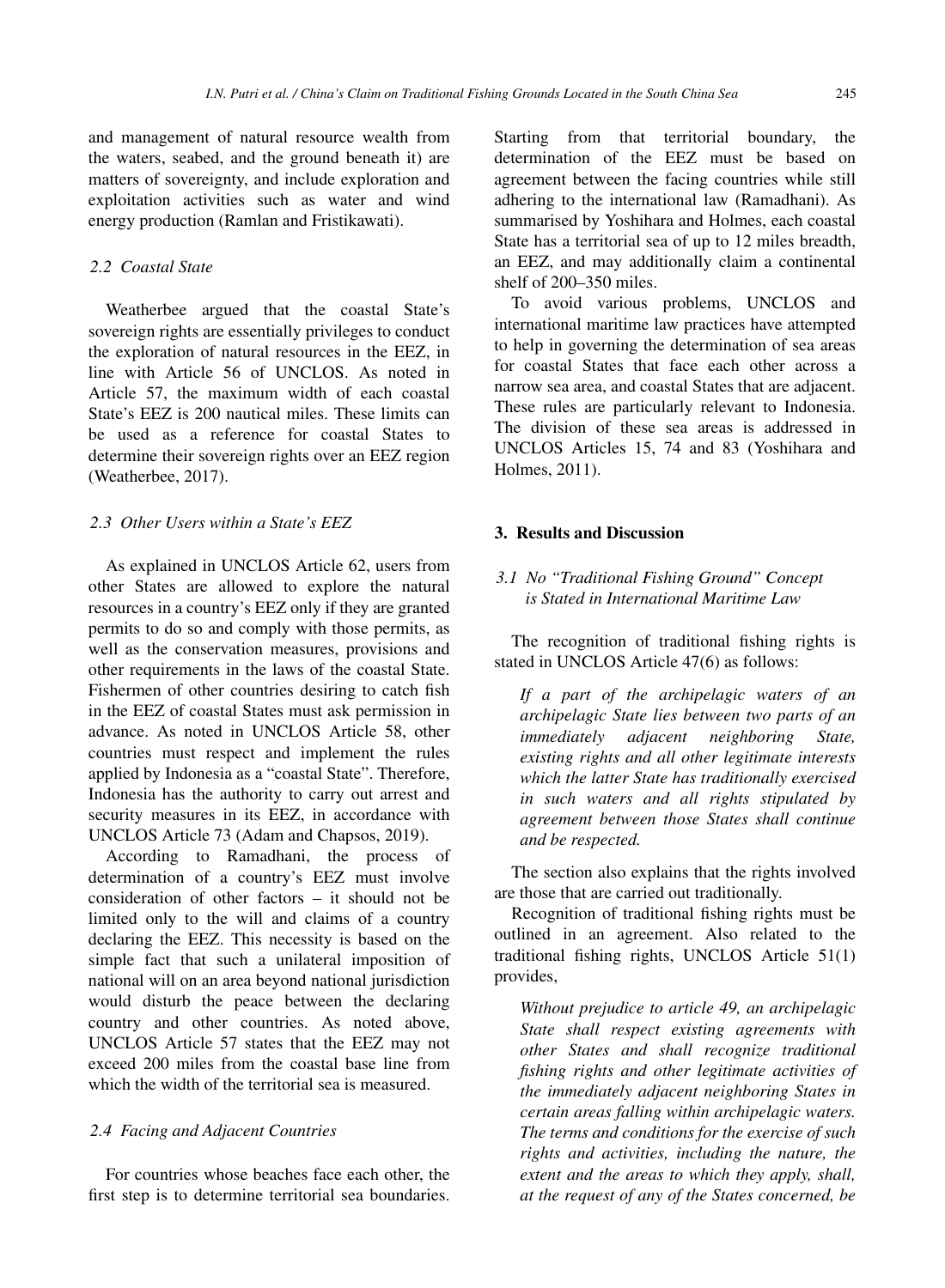*regulated by bilateral agreements between them. Such rights shall not be transferred to or shared with third States or their nationals.*

Thus, UNCLOS's recognition of the traditional fishing rights does not amount to a blanket protection of "traditional fishing grounds". Based on these articles, Minister Susi Pudjiastuti has stated that China's claim was a one-sided action and was not in accordance with UNCLOS which should be used as a legal basis for all the actions of all countries (Djakman et al., 2017).

#### *3.2 Characteristics of "Traditional Fishing Rights"*

UNCLOS does not explain the characteristics that can be used in the identification of traditional fishing rights. The lack of explanation is reasonable, in light of the fact that, under UNCLOS the determination of traditional fishing rights is based on agreements between the relevant countries (Guotu and Wangbo, 2010). The existence of traditional characteristics does not necessarily mean that a country is free to fish in another country – rights must be based on bilateral agreements.

Where their countries do not enter into bilateral agreements, foreign fishermen may not be allowed to catch fish operating in those parts of their traditional fishing territories that are within another country's EEZ, unless they individually obtain permission from the EEZ-holding country. That is what happened to eight Chinese fishermen who entered Indonesian waters and were then arrested around Natuna Island by the Indonesian Coastguard, as further described in part 4, below.

That arrest was justified based on the fact, as noted in a statement by the Indonesian Minister of Maritime Affairs and Fisheries, that Indonesia has entered into only one traditional fishing rights agreement – with Malaysia. China's failure to negotiate such an agreement with Indonesia, coupled with the fact that no claim of "traditional fishing grounds" is authorised in international maritime law (Adam and Chapsos), this meant that those fishermen were not authorised to fish in Indonesian waters.

UNCLOS, which has become a guideline for international maritime law, clearly does not recognise the concept of traditional fishing ground, but only recognises the term "traditional fishing rights". Its mention of "traditional fishing rights" emphasised the rights to fisheries carried out in an area that is in the jurisdiction of a coastal State. This clearly applies to fishing in the waters of the Indonesian archipelago and EEZ (Basar and Zulkifli).

# *3.3 Comparing the Nine-Dash Line with Traditional Fishing Rights and their Limits*

The term "nine-dash line" is a term used by China to denote its claim to an area that covers most of the territorial waters in the South China Sea. The nine-dash line map and its use have been rejected by several countries, including Indonesia on the basis that UNCLOS does not allow its underlying concept of "traditional fishing rights" to be used as justification for a unilateral claim of additional territorial waters, as China has attempted to do in the South China Sea (Weatherbee). Figure 1 shows the "nine-dash line" setting out the marine area that is claimed by China.

Like China's use of the term "traditional fishing ground", this use of the "nine-dash line" also applies principles unknown under UNCLOS. Interpretatively, in referencing the traditional fishing ground, it appears that China was attempting to reinterpret the concept of "traditional fishing rights", found in UNCLOS Article 51. As noted above, the nine-dash line is a unilateral claim to the ocean in the South China Sea; however, China has never given a concrete explanation about the status of the nine-dash line sufficient to enable all Parties to make their own interpretations.

Beyond this, the nine-dash line does not have a clear and binding legal basis, so it is sometimes nicknamed the "nine imaginary lines of China". Many countries feel disadvantaged by, and do not recognise, China's claim to these sea areas. One such country is the Philippines, which sued China in the Permanent Court of Arbitration (PCA)in the Hague (Ochoa). In that instance, the PCA refused to recognise China's claim, concluding that there was no legal basis for China in claiming its historical rights to extract natural resources in the maritime territory delineated by the nine-dash line.

On the map, the entire nine-dash line takes the shape of the letter U. It encircles 90 percent of the South China Sea, including the Spratly and Paracel islands in Viet Nam's territory and the Scarborough Reef in that of the Philippines, in addition to the Natuna Sea, which is within the Indonesia's EEZ.<sup>33</sup>

According to the provisions of UNCLOS, the Natuna Sea is within Indonesia's EEZ and subject to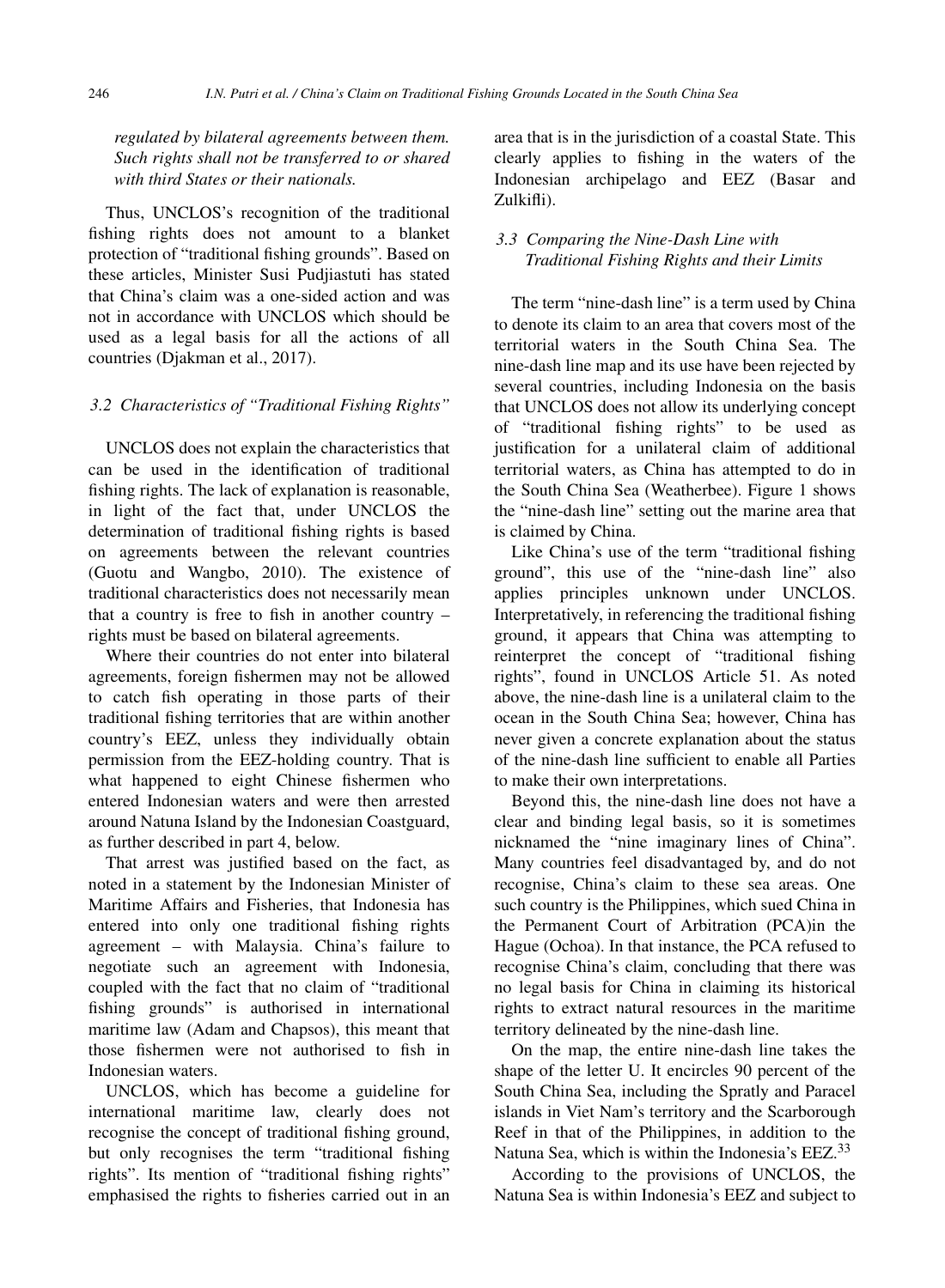

Fig. 1. The "Nine-Dash Line".

Indonesia's management authority. Thus, Indonesia rejects China's claim to the Natuna waters on the basis of its allegation that the area has long been used as fishing areas by Chinese fishermen. China's use of the term "traditional fishing ground" and the nine-dash line is contrary to international maritime law. At best, areas used by foreign persons with agreed traditional fishing rights within an EEZ would still be considered to be fishing within the territory of the country that has successfully claimed that EEZ. China is using the nine-dash line to claim that the seas it encompasses are part of China's territory, and thus give it the ability to implement its own policies within an area already allocated to Indonesia.

# **4. Indonesia's Action against China's Claim on EEZ in the South China Sea Region**

The maritime disputes between Indonesia and China began with China's claim to the nine-dash line. This claim is not particularly new, but has always been based on historical reasons that had no international basis. As noted, the line juts into Indonesia's EEZ. Ramadhani stated that the nine dashes had unclear coordinates, sometimes China called them nine, ten, even eleven dashed lines. Incidents have often occurred in Indonesia's EEZ, in which Chinese fishermen were suspected that of fishing there without permission. For example, the Chinese fishing boat Kway Fey was arrested by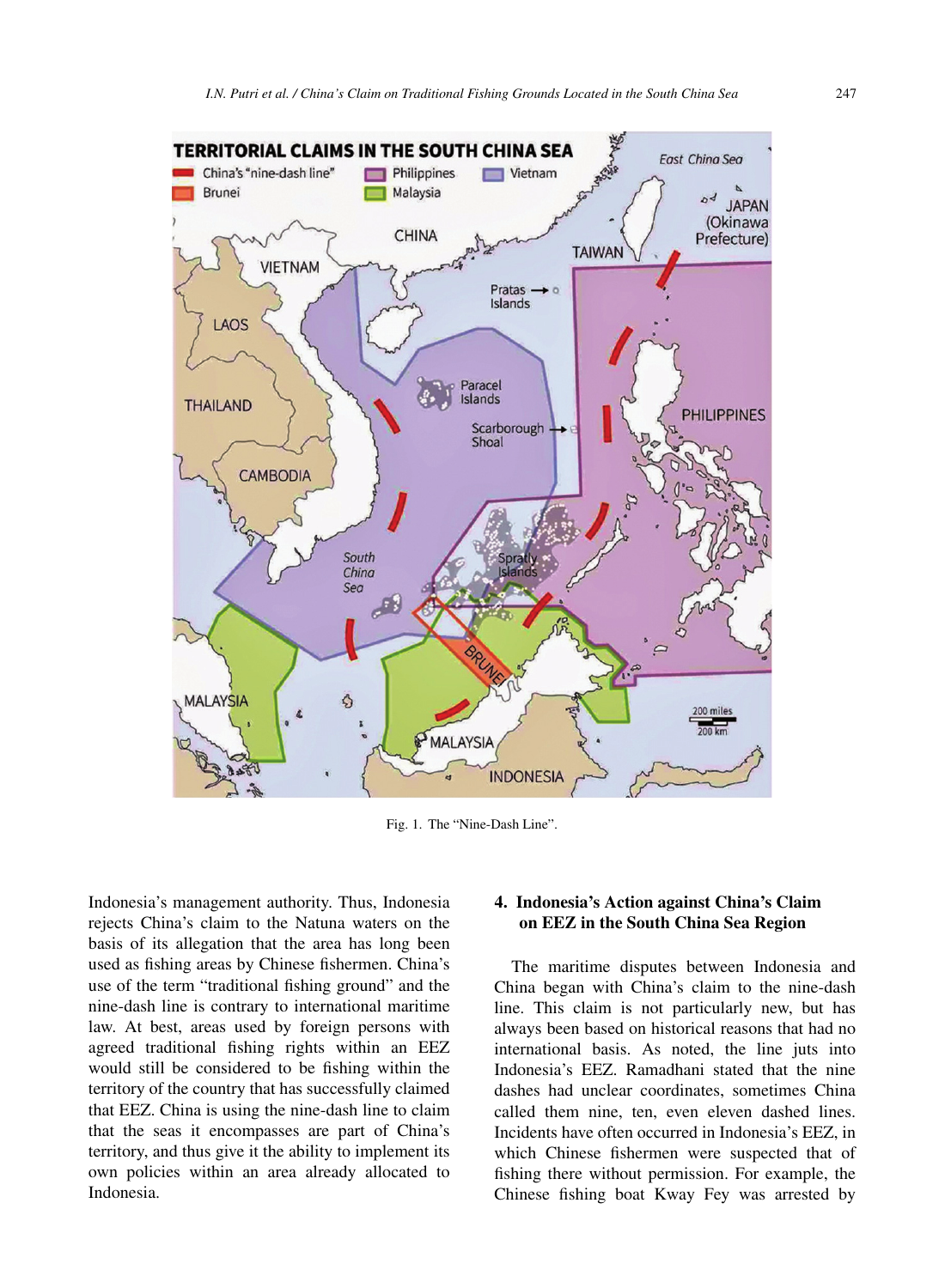officers of the Ministry of Fishery and Marine Affairs (KKP), although the arrest was delayed until the ship was about to enter Indonesia's territorial sea. The ship was commandeered, and the captain and crew were taken for legal proceedings. While being towed by the KKP, the ship was rammed by the Chinese Coastguard, after which the Indonesian patrol boat abandoned the ship to the care of the Chinese authorities. Similarly, on 27 May, the Chinese fishing boat Gui Bei Yu was arrested by Indonesian Navy Frigate Oswald Siahaan. The captain, ship and crew were brought in for legal proceedings (Ramadhani).

The Chinese government responded to the incident by stating that Chinese fishermen should not have been caught by the KKP, because they were fishing in China's traditional fishing grounds. This claim is unjustified as discussed above. As noted, traditional fishing rights in another country's EEZ must be reflected in a bilateral agreement. To date, Indonesia's only bilateral agreement related to traditional fishing rights is with Australia (Scanlon, 2017). The dispute over the territorial boundaries of Chinese and Indonesian waters is only a continuation of China's claims of a traditional fishing ground and China's position is contradicted by international maritime law and Indonesian jurisdiction (Tarigan, 2018).

#### *4.1 Territorial Boundaries of Chinese Waters*

The territory of China does not cover the entire South China Sea, which stretches from the Southwest to the Northeast, from Singapore to the Taiwan Strait. In addition to Hong Kong and Macau, nine countries' territories border on this sea: Taiwan, Philippines, Malaysia, Brunei, Indonesia, Singapore, Thailand, Cambodia and Viet Nam. The area includes, *inter alia,* 200 islands and coral reefs that form the Spratly archipelago, across 810–900 km (Ramlan and Fristikawati). China's unilateral claim to the entire South China Sea area, based only on historical arguments, was therefore opposed by other countries who also felt they had rights to a portion of the South China Sea. These matters were canvassed on 30 November 2010, in an expert meeting initiated by Indonesia with the theme "Development in the South China Sea and Its Impact on Political Stability and Security in the Asia Pacific Region" in Bandung (Djakman et al.).

#### *4.2 Territorial Boundaries of Indonesian Waters*

Indonesia, as an archipelago, has the secondlongest coastline in the world (81,900 km). Its sea area is bordered by at least ten countries, namely India, Thailand, Viet Nam, Malaysia, Singapore, Philippines, Palau, East Timor, Australia, and Papua New Guinea. The agreed boundaries of the Indonesian sea area directly bordering other countries can be seen in Fig. 2.

One country with which Indonesia does not share a (land or water) border, is China; although the ninedash line has created a border dispute between the two countries.

# **5. Implications of South China Sea Claims for Indonesia**

Although China and Indonesia are actually not neighbouring countries, China's claim to the South China Sea as a whole has implications for terrestrial Indonesia because it includes one of Indonesia's islands, the Natuna Island. In this way, China's claim to the South China Sea has disrupted Indonesia's political and economic interests.

According to the KKP report, Indonesia's economic interests in the South China Sea region include income from the oil, gas and fisheries sectors, as well as other marine biodiversity. In the oil and gas sector, Indonesia's EEZ in the South China Sea region holds a total reserve of 222 trillion cubic feet (TCF) and hydrocarbon gas of 46 TCF, which is one of the largest sources in Asia. From the fisheries sector, the KKP reported that the potential wealth of Indonesia's EEZ fisheries in the South China Sea region was 15,057.05 tons, of which only 379.90 tons were exploited.

The huge potential of oil and gas has provided an incentive to many countries to struggle for and claim the waters of the South China Sea. The large potential of Indonesia's EEZ fisheries in the South China Sea region has drawn many fishermen from several countries to come and catch fish, as shown by the two examples mentioned above. In those examples, Indonesia's apprehension of those Chinese fishermen led to protests from the Chinese government, claiming that the fishermen were fishing in the traditional Chinese fishing grounds. The protest from China over the arrest of its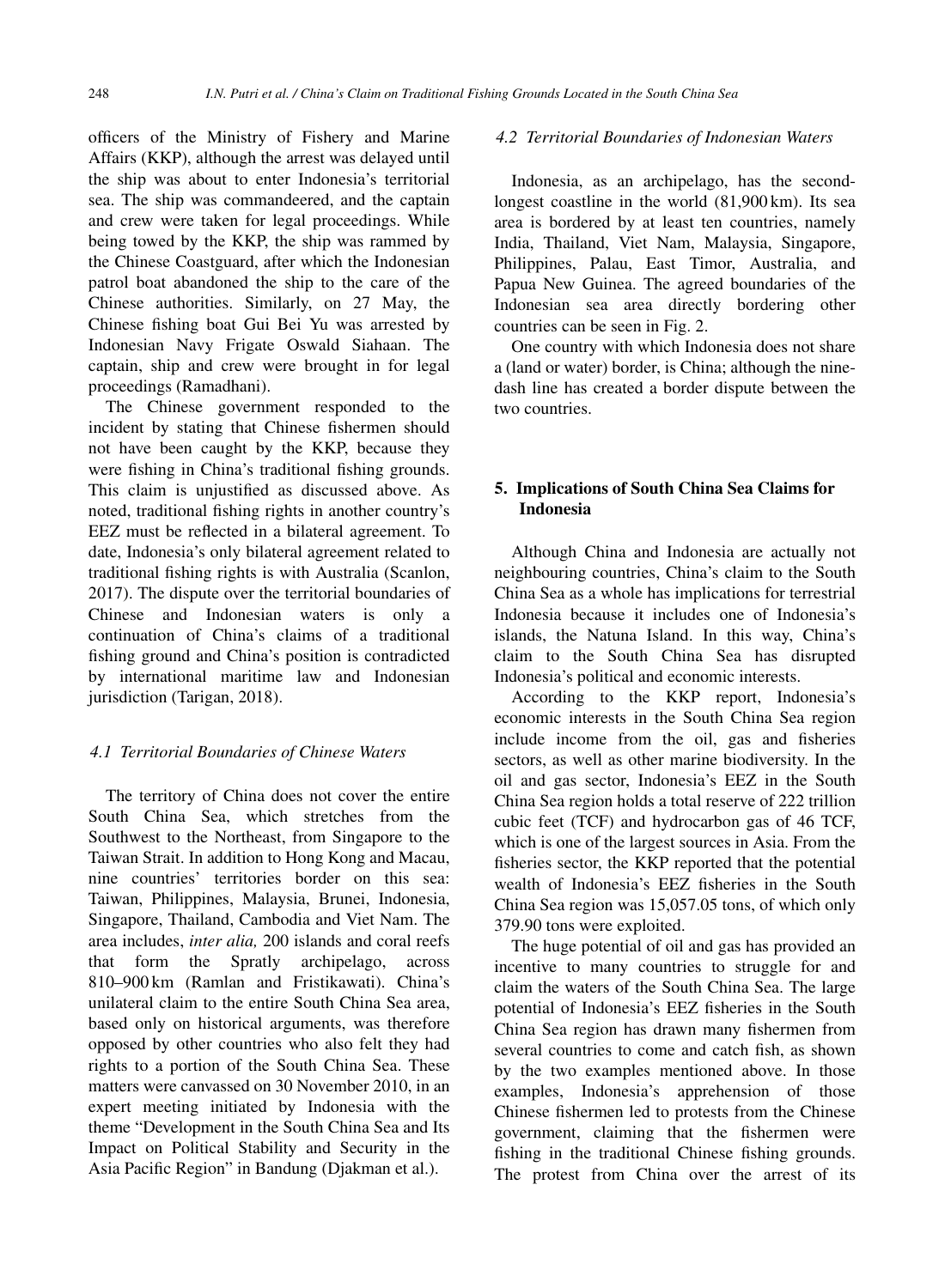

Batas Zona Ekonomi Eksklusif

Fig. 2. Territorial Boundaries of Indonesian-Chinese Sea. *Source*: Master Plan for Management of State Boundaries and Border Areas in 2011–2014.

fishermen was a diplomatic measure to protect its citizens (Grima and Thalassinos, 2018).

Indonesia further protested China's actions when, during the arrest process, the Indonesian patrol boat was disturbed by the Chinese Coastguard. Resource person, Intan I Soeparna, said that the actions of the Chinese ship proved that China did not have the goodwill to implement the provisions of UNCLOS. On this basis, Indonesia's Minister of Foreign Affairs formally protested through China's embassy in Jakarta. China's response appeared at least to acknowledge that Natuna was Indonesian (Springborg, 2018).

Indonesia's action at that time was to rely on diplomacy. In 2014, the Ministers of Foreign Affairs of Indonesia and China agreed to prioritise diplomatic efforts in completing the South China Sea disputes (Edy and Castleberry, 2019).

# **6. Conclusion**

The rights and obligations of countries whose sea borders are adjacent to or face a country's EEZ are formally addressed through agreements between those countries, in accordance with applicable international law and commitments of mutual

understanding and cooperation. China has no such agreement with Indonesia regarding its claim of to "traditional fishing grounds" in Indonesian waters within the South China Sea. International maritime law recognises only the term "traditional fishing rights", and includes nothing indicating a unilateral right to claim "traditional fishing grounds". Accordingly, this analysis concludes that there is no legal basis for that claim.

#### **Clearances**

# *Ethical Clearance*

This study does not involve any participants in the survey; instead it is a literary analysis study from a theoretical point of view. The present study was carried out in accordance with the research principles. This study implemented the basic principles of respect, beneficence, non-maleficence and justice.

# *Conflict of Interest*

The authors believe that there is no conflict of interest.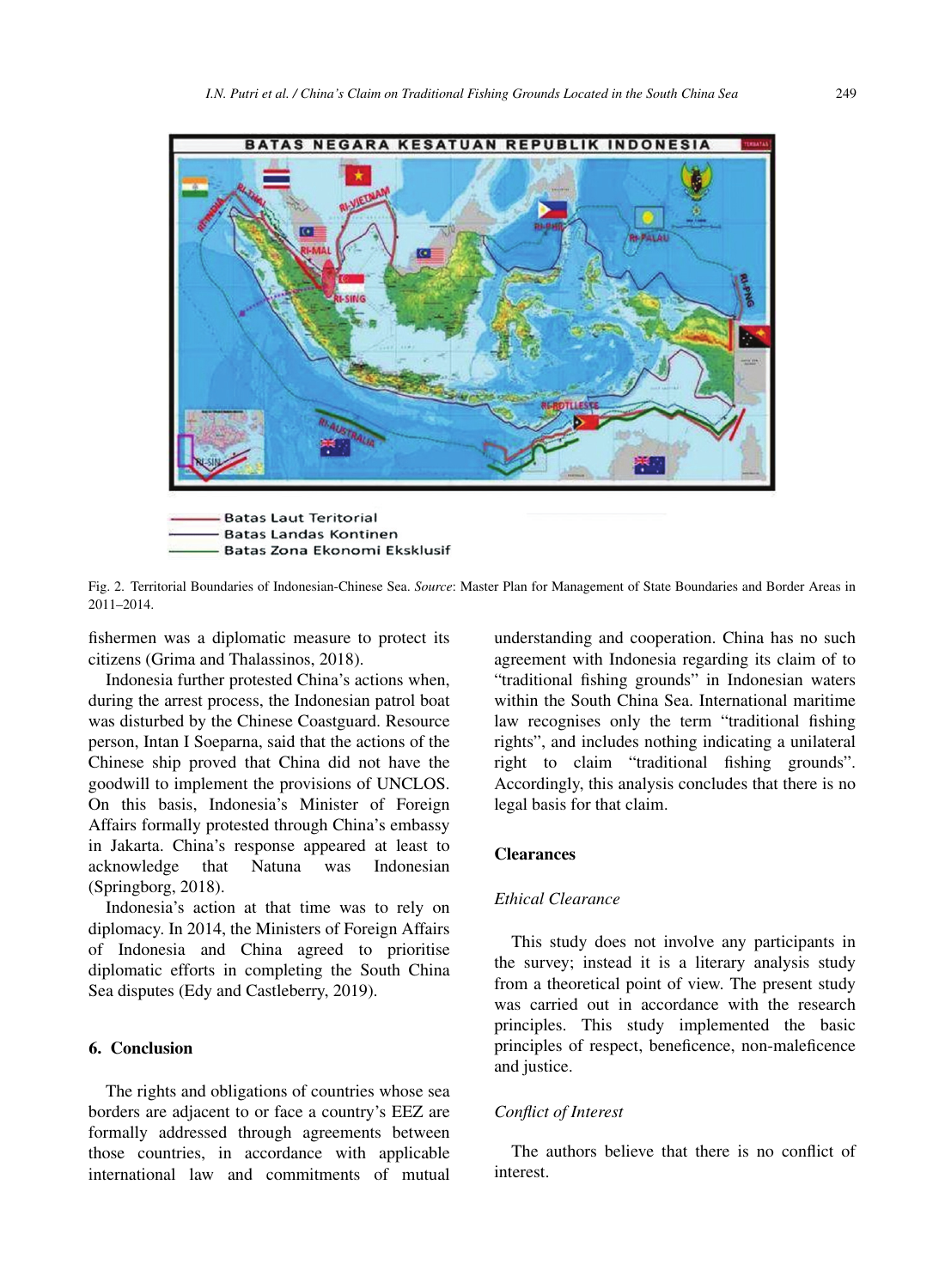#### *Source of Funding*

This study is done with individual funding.

#### **References**

- Adam, J.F. and Chapsos, I. 2019. "Prosecuting Pirates: Maritime Piracy and Indonesian Law". *Australian Journal of Asian Law* 19(2): 4.
- Basar, M.N.B. and Zulkifli, N. 2019. "The Indonesia's Global Maritime Axis (GMA) Policy under Jokowi". *International Journal of Physical and Social Science* 9(3): 24–49.
- Djakman, C.D., Siregar, S.V. and Harahap, S.N. 2017. "Corporate Governance Disclosure in Indonesia". *Pertanika Journal of Social Sciences and Humanities* 25(4).
- Edy, J.A. and Castleberry, G.L. 2019. "The political economy of global memory: Shared memory of global conflict in *Captain America: The First Avenger"*. *Memory Studies*. 175069801 9843957.
- Ekowati, T., Prasetyo, E. and Handayani, M. 2018. "The factors influencing production and economic efficiency of beef cattle farm in Grobogan Region, Central Java". *Journal of Indonesian Tropical Animal Agriculture* 43(1): 76–84.
- Grima, S. and Thalassinos, E. 2018. *ICABE 2018 Conference Proceedings Final*.
- Guotu, Z. and Wangbo, W. 2010. "Migration and trade: The role of overseas Chinese in economic relations between China and Southeast Asia". *International Journal of China Studies* 1(1): 174–193.
- Harymawan, I. and Nowland, J. 2016. "Political connections and earnings quality: How do connected firms respond to changes in political stability and government effectiveness?" *International Journal of Accounting and Information Management* 24(4): 339–356.
- Nasih, M. 2014. "The Analysis of Non Performing Financing (NPF) Determinants on Indonesian Islamic Banking (Period from January 2003–March 2013) ". *Journal of Innovation in Business and Economics* 4(2): 171–182.
- Niyobuhungiro, J. 2019. "International Economic Law, Environmental Law and Sustainable Development: The Need for Complementarity and Equal Implementation". *Environmental Policy and Law* 49(1): 36–39.
- Ochoa, T.T. 2018. "Copyright and Underwater Cultural Heritage". *Journal of Maritime Law and Commerce* 49(3): 441–475.
- Purwono, R., Mubin, M.K. and Yasin, M.Z. 2018. "Do Infrastructures Influence the Efficiency Convergence of the Indonesian Economy?" *Seoul Journal of Economics* 31(3).
- Ramadhani, M.A. 2016. "Indonesia's Maritime Vision and the Prospect of Cooperation in the South China Sea". *Jurnal Hubungan Internasional* 5(1): 78–99.
- Ramlan, M.N. and Fristikawati, Y. 2018. "Environmental Law of Indonesia". *Comparative Environmental Law and Regulation*.
- Rumata, V.M. and Sastrosubroto, A.S. 2018. "The Indonesian Law Enforcement Challenges over Encrypted Global Social Networking Platforms". In: *2018 International Conference on Computer, Control, Informatics and Its Applications (IC3INA)*.
- Scanlon, Z. 2017. "Taking Action against Fishing Vessels without Nationality: Have Recent International Developments Clarified the Law?" *International Journal of Marine and Coastal Law* 32(1): 54–68.
- Springborg, P. 2018. "Thomas Hobbes and the Political Economy of Peace". *Politička misao* 55(4): 9-35.
- Tarigan, M.I. 2018. "Implementation of Countermeasures Effort of Illegal Fishing in Indonesia (Case Study on Sinking the FV Viking Vessel)". *Journal of Indonesian Legal Studies* 3(1): 131–146.
- Weatherbee, D.E. 2017. "Indonesia and China: The Bumpy Path to a Wary Partnership". In: Dittmer, L. and Ngeow Chow Bing (Eds) *Southeast Asia and China: A Contest in Mutual Socialization*. Singapore: World Scientific.
- Yoshihara, T. and Holmes, J.R. 2011. "Can China defend a 'core interest' in the South China Sea?" *Washington Quarterly* 34:45–59.